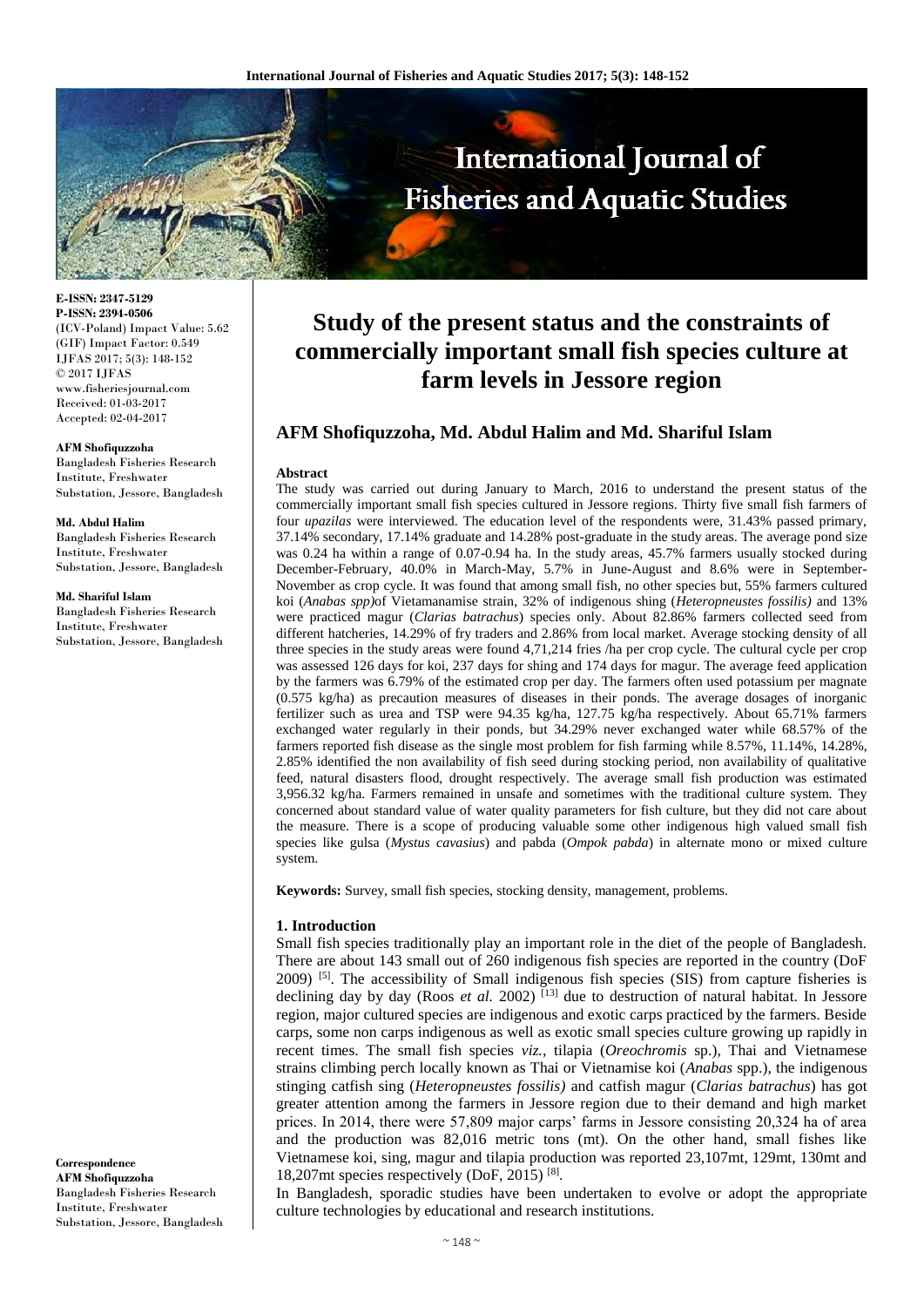Culture technologies of non-carp species (tilapia, koi, shing, magur, pangus etc.) have been practiced, but region base culture technologies have not yet been optimized and evaluated specially in Jessore region. The cultural practice have been indiscriminately intensified with high stocking density and feeding that results frequent disease outbreak as well as financial loses faced by the farmers. Some other valuable small fish species *viz.,* gulsa (*Mystus cavasius*) and pabda (*Ompok pabda*) an indigenous small fish species could be cultured to increase production. A very few or no data were available in this regard. However present study was envisioned to understand the status and constraints of small fish species culture practices in the Jessore region.

#### **Materials and Methods**

The study was carried out during January to March 2016, to understand the present status and the cultural constraints of the commercially valuable small fish species in the Jessore region.

# **Selection of the study areas**

There were four *upazila* (administrational unit) of Jessore district, namely Jessore *sadar*, Jhikorgasha, Avaynagar and Monirampur selected for the present study. Data were collected from 35 small fish farmers randomly covering the selected study areas considering the following aspects, fish species, feeding management, water management, type of disease occurrence and management practice in fish farm conditions.

### **Target farmers**

In the study areas respondents of farmer livelihood were depended on small fish farming and its associated activities.

#### **Questionnaire of interview and data collection**

A questionnaire was developed and pre tested among the small fish farmers in the village Vaduria and Bormonpara of *sadar upazila* in the Jessore district. The information about framers, type of cultural practices, cultural species, source of fingerlings, culture duration, management practices, water quality parameters, disease outbreak etc. The interviews were conducted at the pond sites or in the house of the farmers. At the beginning of the interview a brief introduction about the objectives of the study was given to each of the farmers and assured them that all information would be kept confidential. Each question was explained clearly and asked systematically for their sound understanding. At the time of interview the physical conditions of the small fish ponds, culture species, culture duration, application of feed and fertilizers, liming and harvesting were asked and responses were recorded. It was difficult to collect data since farmers did not keep then written records on cultural activities and data which they provided were mostly from their memories.

#### **Data processing and analysis**

The collected data were scrutinized and summarized carefully before the tabulation. Some of the data were collected into local units and those data were converted into standard units. The processed data were transferred to a master sheet from which classified tables were prepared to reveal the findings of the study. Then the data were tabulated into a preliminary data sheet of a computer and compared with computer spreadsheets to ensure the accuracy of the data entered. After data entry, the data were analyzed with the help of computer software package Microsoft Excel.

# **Result & Discussion**

# **Education and experiences of farmers**

An educated person can easily adopt the techniques and help with qualitative production. The initially farmers' educational level of the study area was assessed. Fish farmers as well responds were classified into four categories on the basis of their education level. In the study areas, 31.43% farmers had a primary level of education, 37.14% secondary, 17.14% graduate and 14.24% had post-graduate level of education (Fig 1). The literacy rate found about 100% among small fish farmers while the reported national adult literacy level of 65% (BBS 2002) [4]. Zaman *et al.* (2006) [19] found that 23.3% farmers were illiterate whereas 14.4%, 8.9% and 6.7% were educated up to primary, secondary and higher secondary or above level respectively. Khan  $(1986)$   $^{[10]}$  stated that the level of education is a factor affecting utilization of pond for fish farming.



**Fig 1:** Education level of small fish farmers in the study area



**Fig 2:** The experiences of small fish farmers in the study area

The process of getting knowledge, or skill from doing, seeing or feeling things terms as experience (Cambrigde dictionary). In the survey, it was found that 22.85% farmers had 1-5 years, 22.00% had 6-10 years, 8.57% had 11-15 years, 28.57% had 16-20 years and 22.85 had >20 years of farming experience (Fig 2). The cultural practices were generally monoculture, but there were also poly-culture practiced by the farmers.

### **Pond size and depth**

Pond size is an important factor because all management measures are planned considering the size of the ponds. In the present study, it was found that the average pond size was  $0.33\pm.595$  ha within a range from 0.07 ha to 3.608 ha (Table 1). Akter (2001) [1] also found that pond farmers had an average land area of 1.63 h. Khan  $(1986)$   $^{[10]}$  stated that fish culture efficiency varied with the size of the ponds. According to DoF  $(2010)$  [6] the average depth of ponds in Bangladesh is between 2 and 5 meters which correspond well with the present study.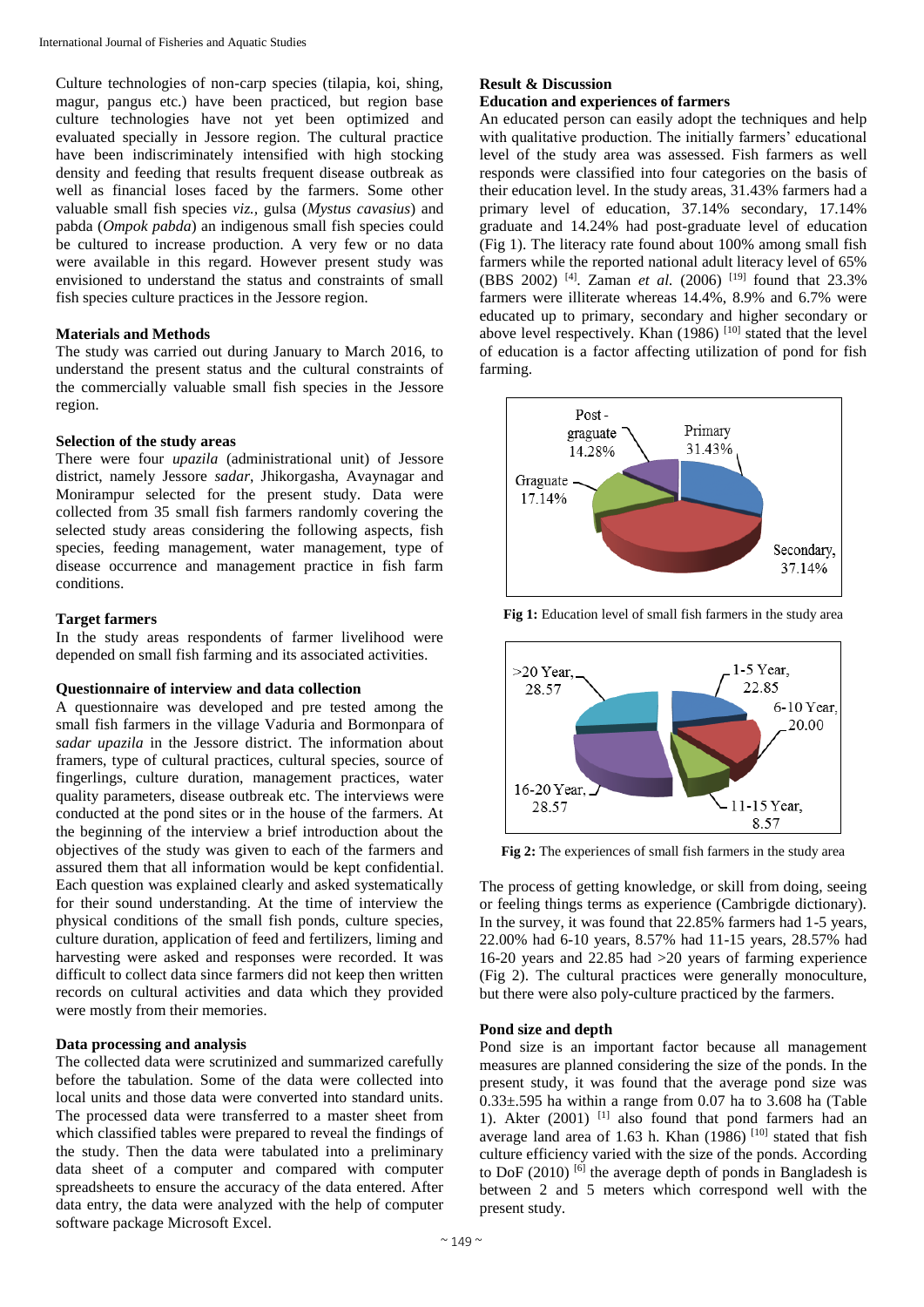|  |  |  |  |  | Table 1: Detail survey location, number of respondents, average water area and average pond size |  |
|--|--|--|--|--|--------------------------------------------------------------------------------------------------|--|
|  |  |  |  |  |                                                                                                  |  |

| <b>Survey locations</b>     | Avarage No. of ponds possessed by farmers | Average water area (ha) | Average ponds size (ha) |
|-----------------------------|-------------------------------------------|-------------------------|-------------------------|
| Jessore Sadar $(N=15)$      | $4.93 + 3.77$                             | $1.32 + 2.02$           | $0.20+0.14$             |
| Jhikargacha ( $N=8$ )       | $3.75 + 1.75$                             | $1.53 + 1.83$           | $0.40 + 0.25$           |
| Avaynagar $(N=8)$           | $2.88 \pm 2.85$                           | $0.66 + 1.07$           | $0.17+0.09$             |
| Monirampur $(N=4)$          | $1.25 + 0.50$                             | $0.23 \pm 0.09$         | $0.20 + 0.11$           |
| Overall study area $(N=35)$ | $3.77 + 3.12$                             | $0.09 \pm 1.59$         | $0.24 \pm 0.18$         |

# **Water sources**

Water is a very important factor in fish culture. In the study areas, the water was mainly supplied from underground sources. About 68.58% farmers were used diesel machine pumps, 28.57% farmers were using the electric motor pumps and only 2.85% farmers were using rain fed and surface natural water for their ponds in the study areas (Table 2).

| Table 2: Farmers source of water supply in the ponds |
|------------------------------------------------------|
|------------------------------------------------------|

| S. No. | <b>Water sources</b>                                   | (%    |
|--------|--------------------------------------------------------|-------|
|        | Shallow and deep well water using diesel machine pumps | 68.58 |
|        | Shallow and deep well water using Electric motor pumps | 28.57 |
|        | Rain and surface natural water                         | 2.85  |

#### **Application of inputs and water management**

Farmers used inorganic fertilizers like urea and TSP for maintaining water quality. The average dosages of inorganic fertilizer such as urea and TSP were 94.35 kg/ha, 127.75 kg/ha respectively. In the Jessore *sadar* farmers often used potassium per manganate (0.575 kg/ha) as precaution measures of disease in their ponds. Saha (2004) [17] reported that, an average dose of organic fertilizer in fish farms were 8330 kg/ha/yr while inorganic fertilizer urea and TSP were used 387 and 176 kg/ha/yr respectively (Table 3).

**Table 3:** Water quality management with application of lime, fertilizers and chemicals in the survey areas

|                                     | Use of chemical fertilizers (kg/ha) |                       |                          | <b>Exchange of water</b>       |        |
|-------------------------------------|-------------------------------------|-----------------------|--------------------------|--------------------------------|--------|
|                                     | Urea                                | TSP                   |                          | $%$ Yes                        | $%$ No |
| 116.25                              | 43.85                               | 70.25                 | $2.30*$                  | 86.67                          | 13.33  |
| 92.80                               | 20.00                               | 32.50                 |                          | 87.50                          | 12.50  |
| 50.00                               | 30.50                               | 25.00                 | $\overline{\phantom{0}}$ | 62.50                          | 37.50  |
|                                     | $\overline{\phantom{0}}$            |                       |                          | 25.00                          | 75.00  |
| In the study area $(N=35)$<br>64.76 | 23.58                               | 31.93                 | 0.57                     | 88.56                          | 11.44  |
|                                     |                                     | Use of lime $(kg/ha)$ |                          | Use of other chemicals (kg/ha) |        |

\*Potassium permanganate (KmnO4)

#### **Use of lime and its application rate**

Liming helps to raise the total alkalinity level and consequently upheld the natural productivity of the water bodies. All the farmers were used lime irregularly in variable doses. The average rate of liming was found to be 64.76 kg/ha in the study areas (Table 3).

# **Fish specie cultured by the farmers**

The choice of fish species is very important in maximizing production, both in terms of quantity and quality. In the study area farmers were exclusively cultured smaller fish species, 55% only about koi, 32% shing, 13% magur (Fig. 3). However, some other valuable indigenous species like golsha (*Mystus cavasius*) and pabda (*Ompok pabda*) could be cultured alternately as because seed and cultural technologies were available in the country.



**Fig 3:** The small fish species cultured by farmers in the surveyed areas

#### **Fish fingerling sources**

The majority of the 82.86% farmers collected seed through the different hatcheries, 14.29% of fry traders and 2.86% from the local fish seed market (Fig 4).



**Fig 4:** Fish seed collection sources of farmers

## **Culture duration**

Farmers usually cultured small fish koi for the period of 126 days, 237 days for shing and magur for 174 days (Fig 5). On the basis of cultural duration, farmers can plan to stock twice or more cycles in a single year.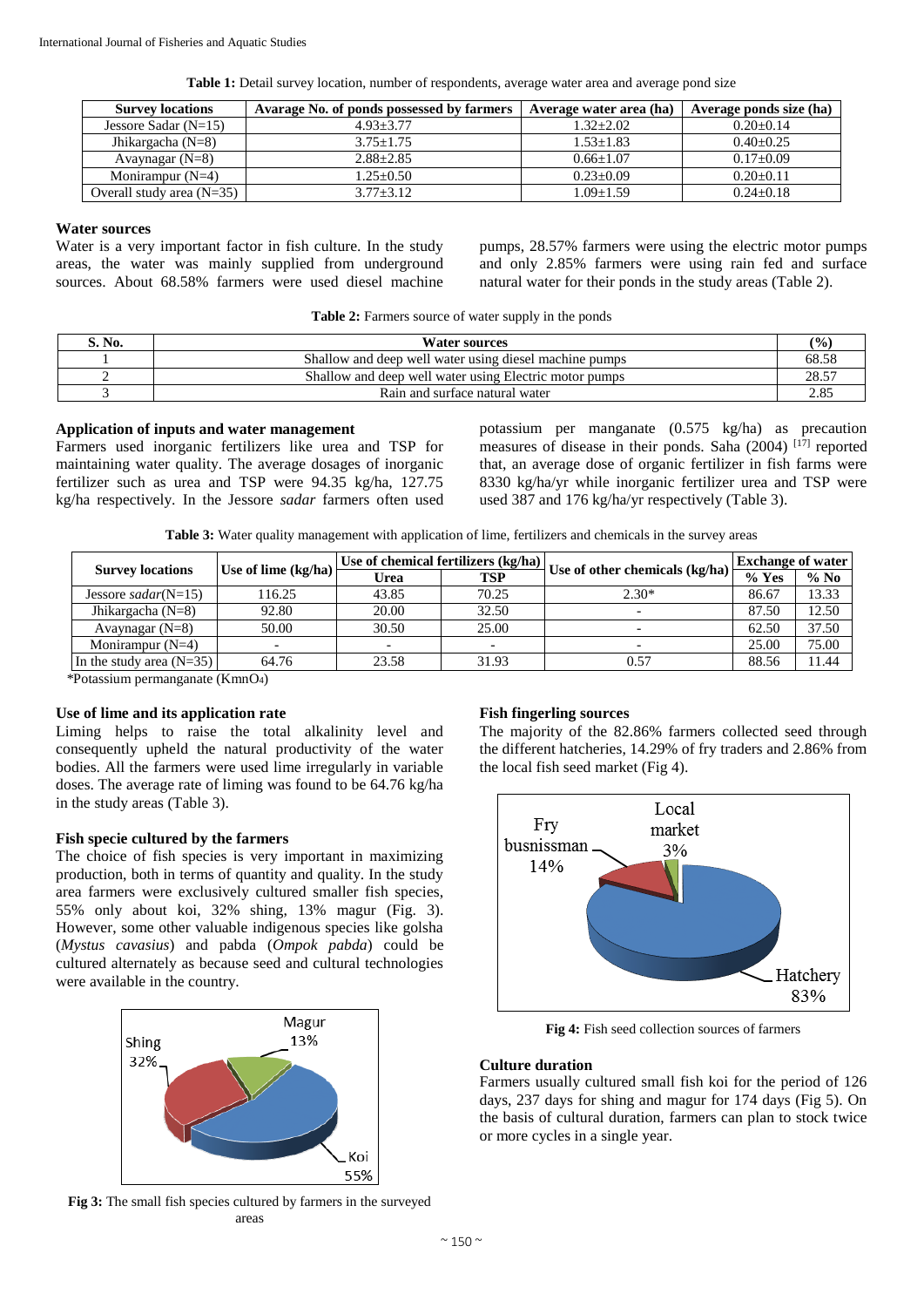

**Fig 5:** Cultural duration of different species followed by the respective farmers

### **Small fish culture season**

The small fish culture season was determined from December-February (45.71%), March-May (40.00%), June-August (5.71%) and September-November (8.57%). Rahman  $(2003)$ <sup>[14]</sup> reported that the season of carp farming were from March to December. Saha (2003)  $[16]$  stated that there were two culture season in Dinajpur region the northern part of Bangladesh from June to December in the monsoon season in perennial ponds and another was from February to June in seasonal ponds. In the present study, it was understood that, in the area pond could be used round the year as the farmers could use ground water to keep the desirable depth of water.

#### **Stocking density**

Average stocking density (koi, shing, magur) in the study areas were found 471,214/ha. The location wise stocking density was found Jessore Sadar 570,570.0/ha, Jhikorgasha 236749.5/ha, Abhaynagar 321,100/ha, Monirampur 756,437.5/ha (Fig 6). Khatune-jannat *et al.* (2012) [11] recommended stocking of 1,35,850/ha koi for profitable culture while Karim (2006) [9] mentioned 74100/ha. Rahman *et al.* (2014) [15] mentioned their stocking density for shing of 1,85,000/ha in the Northen Bangladesh. In the study area, it was found that stocking density were higher than that recommended number. Some other indigenous high valued small fish species like gulsa (*Mystus cavasius*) and pabda (*Ompok pabda*) in alternate mono or mixed culture system. However, these small fish seed were available in the country and cultural technologies were developed.



**Fig 6:** The stocking density of small fish species in the surveyed areas

#### **Feed application**

Supply of supplementary feeds, which can complement nutritional deficiency, is important to increase fish production. The average feed application was 6.79% estimated crop per day was reported by the respondents in the study areas (Fig 7). From this survey, it was found that most of the farmers applied in the ponds home made supplemental feed as well as commercial ready feed. Alam (2006) [3] found that 80% of the farmers applied supplementary feed such as rice bran and mustard oil cake.



**Fig 7:** Feed applications

#### **Water exchange capacity**

Water exchange is a key issue for safe fish production. In the study areas 65.71% farmers exchanged water regularly in their ponds, but 34.29% farmers never exchanged water in their ponds during culture periods (Table 3).

#### **Problems faced by the fish farmers**

About 68.57% of the farmers were reported that fish disease as the single most problem for fish farming while 8.57%, 11.14%, 14.28%, 2.85% respondents identified the nonavailability of fish seed during stocking period, feed problems, natural disasters like flood, drought and others respectively (Table 4). Fish diseases were a burning issue for fish culture in the study areas. About 74.28% farmers mentioned that disease out-break occurred in their fish ponds and rest of them were free from diseases (Fig. 7). However, in the present study it was evident that, the high stocking density as well as poor water management might be the cause of disease outbreaks. reported that lack of scientific knowledge, multiple ownership of ponds, attack of fish disease and nonavailability of good quality fish fry were the major problems in pond fish culture in Bangladesh.

**Table 4:** The problems faced by the fish farmers in the surveyed areas

| SL No. | <b>Problems faced by fish farmers</b> | $($ %) |
|--------|---------------------------------------|--------|
| 01     | Fish disease                          | 68.57  |
| 02     | Non availability of fish seed         | 8.57   |
| 03     | Feed problems                         | 11.14  |
| 04     | Natural disaster                      | 14.28  |
| 05     | Flood, drought and others             | 2.85   |
|        | Total                                 | 100.00 |



**Fig 7:** Farmers responded about the occurrence of disease in the fish farms